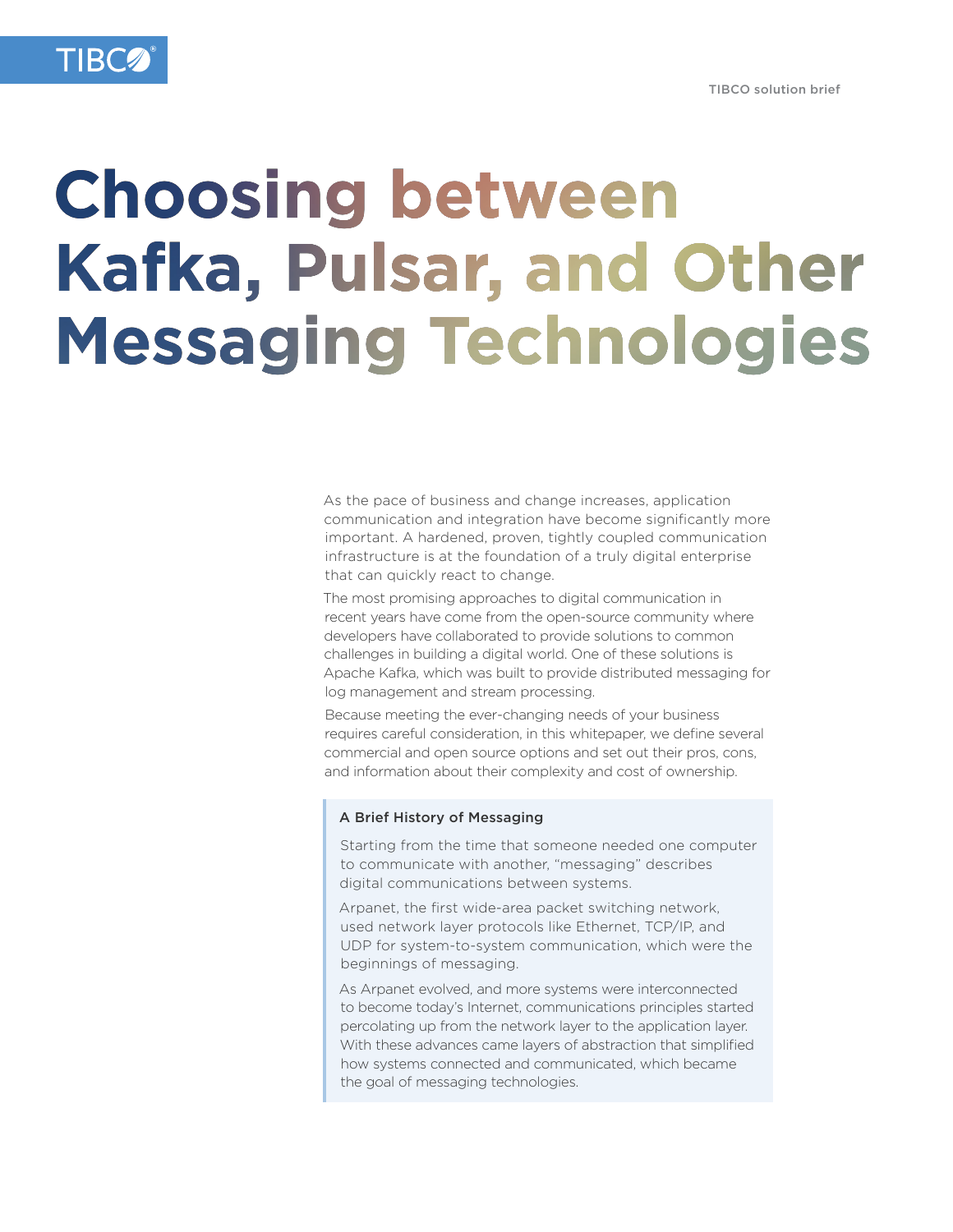Over the years, new communications protocols were invented for different types of communications. Specifications and protocols like Java Message Service (JMS) and Data Distribution Service (DDS) came in the late 90s and early 2000s. Many applications began using protocols like HTML and HTTP for more than what they were originally designed. Everyone was looking for that one protocol that would work for everything—like AMQ and AMQP (page 7)—but the reality is that there will never be a single approach to communicating. One person's efficiency is another's demise. Digital communications will always be an amalgam of multiple approaches and paradigms.

## Apache Kafka

## Open Source Software Solution

To understand Apache® Kafka®, you need to understand where it came from. Developed by LinkedIn and donated to the Apache Software Foundation, Kafka was originally designed as a common framework to handle high-throughput and distributed workloads for streaming logs and other real-time data feeds.

While the concept of high-throughput messaging isn't new, Kafka brings a new approach to solving the challenges of data distribution and data resiliency that are built on the traditional concepts of pub/sub messaging. Producer and consumer applications send and receive data using topics (metadata) that allow brokers to do the routing. Kafka is unique in how it manages data persistence and tracks consumption. It distributes brokers, and segments topics, into partitions that can be balanced and redistributed by administrators as more capacity and scale is needed.

Unlike other real-time messaging systems that store data based on durable consumption, Kafka persists data (and consumption metadata) based on Time To Live (TTL), an approach that allows applications to consume data from any point in the persisted data stream (replay those streams on demand) and use consumer offsets to track which data has been consumed.

TTL provides native support for data replay where other systems usually require out-of-band techniques to accomplish this.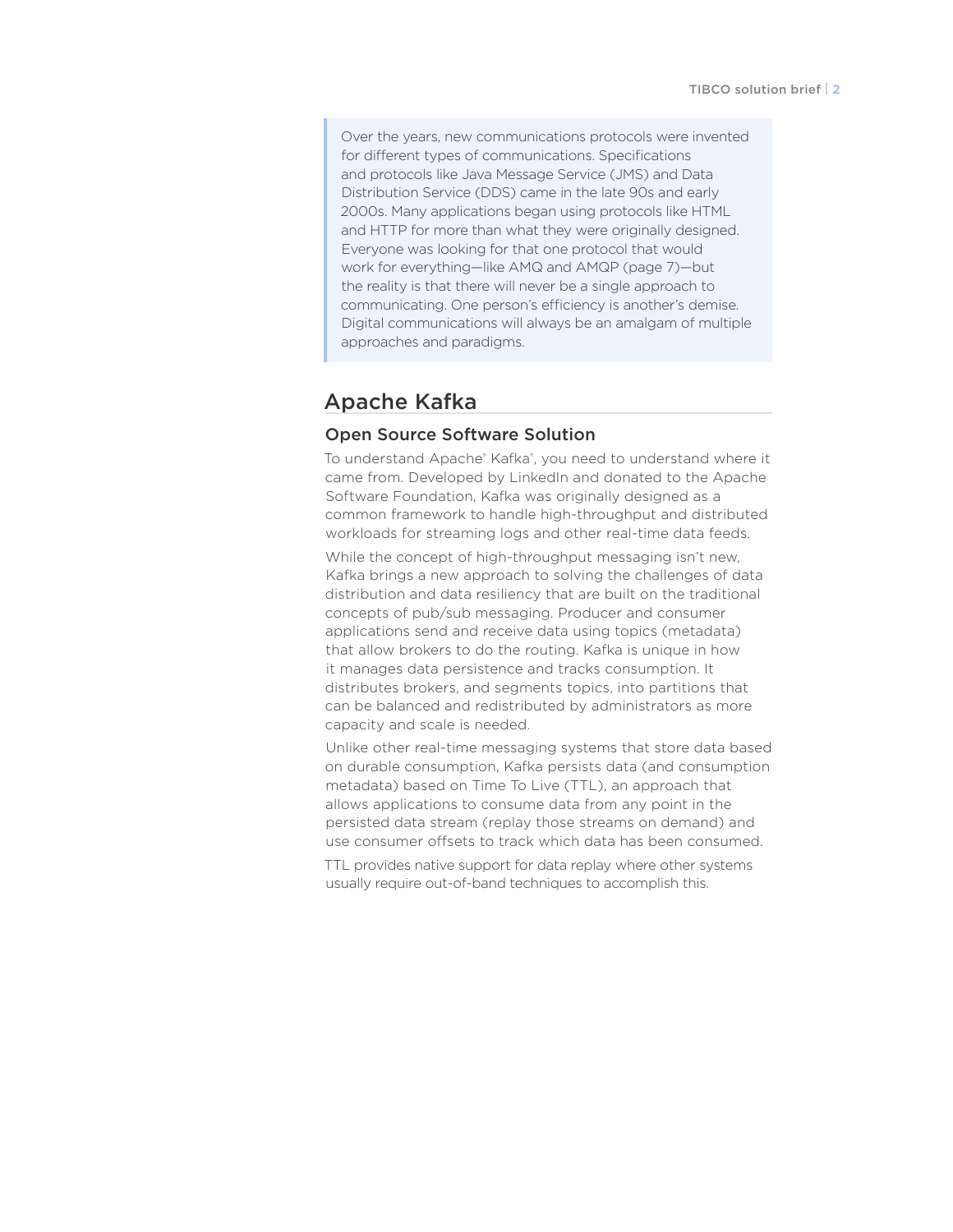|  | <b>Key Characteristics of Apache Kafka</b> |  |  |
|--|--------------------------------------------|--|--|
|--|--------------------------------------------|--|--|

| <b>REQUIRED</b><br><b>SKILLS</b>        | Understanding of messaging and underlying operating system<br>functions, like storage and networking communications. Additional<br>understanding of open source software such as Apache Zookeeper,<br>MirrorMaker, etc.                                                                                                                                                   |
|-----------------------------------------|---------------------------------------------------------------------------------------------------------------------------------------------------------------------------------------------------------------------------------------------------------------------------------------------------------------------------------------------------------------------------|
| <b>COMPLEXITY</b>                       | Relatively easy to use out of the box. Complexity increases when<br>features like security, replication, and global distribution are required.                                                                                                                                                                                                                            |
| <b>PROS</b>                             | • Long term data persistence                                                                                                                                                                                                                                                                                                                                              |
|                                         | • Distributed data streaming                                                                                                                                                                                                                                                                                                                                              |
|                                         | • Data replay services                                                                                                                                                                                                                                                                                                                                                    |
|                                         | • Higher throughput                                                                                                                                                                                                                                                                                                                                                       |
| <b>CONS</b>                             | • Multiple systems to manage (Brokers, Zookeepers, MirrorMakers,<br>Connectors, etc.)                                                                                                                                                                                                                                                                                     |
|                                         | • Replication not natively built into Kafka brokers                                                                                                                                                                                                                                                                                                                       |
|                                         | • Management and monitoring can be challenging as the<br>infrastructure grows                                                                                                                                                                                                                                                                                             |
|                                         | • Topic partitioning                                                                                                                                                                                                                                                                                                                                                      |
|                                         | • Secure communications not designed in and is difficult<br>to implement.                                                                                                                                                                                                                                                                                                 |
|                                         | • Node partition balancing and leader selection                                                                                                                                                                                                                                                                                                                           |
|                                         | • Community contributors are largely (90%) from a single organization                                                                                                                                                                                                                                                                                                     |
| TOTAL COST OF<br><b>OWNERSHIP</b>       | Apache Kafka is simple and relatively easy to get up and running initially,<br>especially for small to medium-sized projects. Open source doesn't mean<br>free, and growing Kafka to enterprise-scale requires dedicated support<br>staff to maintain the infrastructure. A number of commercial vendors,<br>including TIBCO, offer Apache Kafka support and maintenance. |
| <b>PERFORMANCE</b><br><b>HIGHLIGHTS</b> | Volume: HIGH<br>100,000+ messages/second                                                                                                                                                                                                                                                                                                                                  |
|                                         | Latency: AVERAGE<br>Average of 10 ms                                                                                                                                                                                                                                                                                                                                      |
|                                         | <b>Scalability: HIGH</b><br>Clusters can scale both horizontally and vertically                                                                                                                                                                                                                                                                                           |
|                                         | <b>Global Distribution: YES</b><br>Possible with third-party add-ons                                                                                                                                                                                                                                                                                                      |

# Apache Pulsar

## Open Source Software Solution

Developed by Yahoo, Apache® Pulsar®, like many other messaging solutions, is built on the concept of publisher and subscriber clients that leverage topics for data access. However, Pulsar provides a storage system for both real-time and historical data analysis.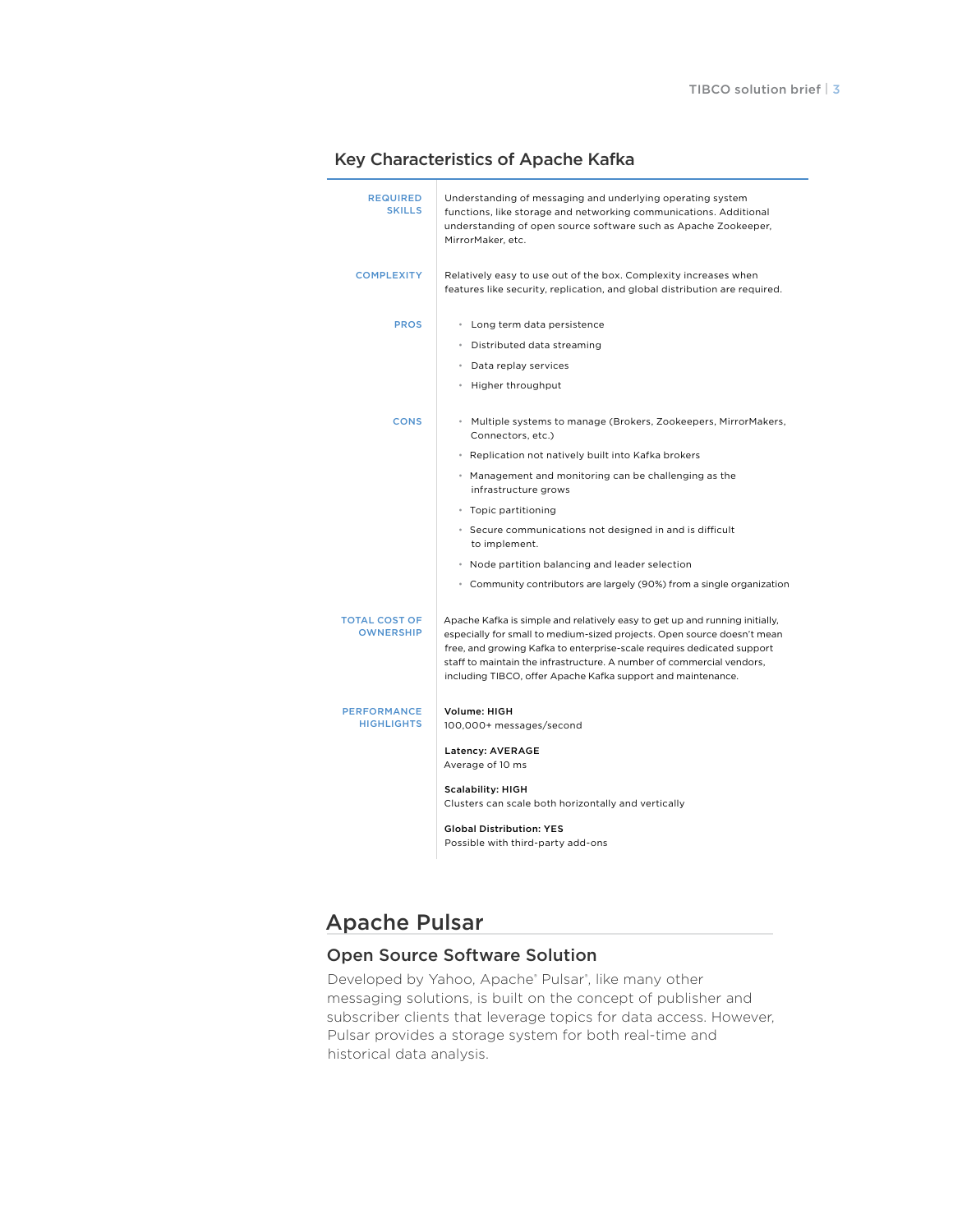In many ways, Pulsar is similar to Kafka, but the foundation for enterprise scale and deployment differentiates it. Natively built to support all the data distribution paradigms that traditional messaging solutions need to provide, Pulsar also supports the ability to manage stream processing functions directly in the broker infrastructure. This is very appealing to users looking for less complexity when deploying large scale, global infrastructure. Pulsar's distribution at enterprise scale provides out-of-the-box support for multi-tenancy and data replication as part of the core infrastructure, allowing for simplification in growing application usage and adoption over time.

#### Key Characteristics of Apache Pulsar

| <b>REQUIRED</b><br><b>SKILLS</b>        | Basic understanding of messaging and underlying operating system<br>functions, like storage and networking communications. Additional<br>understanding of OSS like Apache Zookeeper, Apache BookKeeper, etc.                                                                                                                                                                            |
|-----------------------------------------|-----------------------------------------------------------------------------------------------------------------------------------------------------------------------------------------------------------------------------------------------------------------------------------------------------------------------------------------------------------------------------------------|
| <b>COMPLEXITY</b>                       | A simplified encapsulated approach where all functions are centrally<br>accessible, reducing complexity when scaling to enterprise levels.                                                                                                                                                                                                                                              |
| <b>PROS</b>                             | • Long-term data persistence                                                                                                                                                                                                                                                                                                                                                            |
|                                         | • Multi-tenancy and data replication                                                                                                                                                                                                                                                                                                                                                    |
|                                         | • Flexible security implementations                                                                                                                                                                                                                                                                                                                                                     |
|                                         | • Much higher performance                                                                                                                                                                                                                                                                                                                                                               |
|                                         | • A more centralized approach to integration and<br>streaming functions                                                                                                                                                                                                                                                                                                                 |
|                                         | • Very broad community support, multiple contributors from<br>multiple organizations                                                                                                                                                                                                                                                                                                    |
| <b>CONS</b>                             | • Initial setup can be more daunting                                                                                                                                                                                                                                                                                                                                                    |
|                                         | • While centralized, there are a number of components                                                                                                                                                                                                                                                                                                                                   |
|                                         | • Not yet as widely deployed as other solutions                                                                                                                                                                                                                                                                                                                                         |
| TOTAL COST OF<br><b>OWNERSHIP</b>       | Apache Pulsar takes a bit more effort to get up and running, but once<br>deployed, it scales to enterprise levels very well. Open source doesn't<br>mean free, and running Pulsar at enterprise scale typically requires<br>dedicated support staff to maintain the infrastructure. A number of<br>commercial vendors, including TIBCO, offer Apache Pulsar support<br>and maintenance. |
| <b>PERFORMANCE</b><br><b>HIGHLIGHTS</b> | Volume: HIGH<br>100,000+ messages/second                                                                                                                                                                                                                                                                                                                                                |
|                                         | Latency: AVERAGE<br>Average of 10 ms                                                                                                                                                                                                                                                                                                                                                    |
|                                         | <b>Scalability: VERY HIGH</b><br>Clusters can scale both horizontally and vertically                                                                                                                                                                                                                                                                                                    |
|                                         | <b>Global Distribution: YES</b>                                                                                                                                                                                                                                                                                                                                                         |

Native support for global distribution and data replication built-in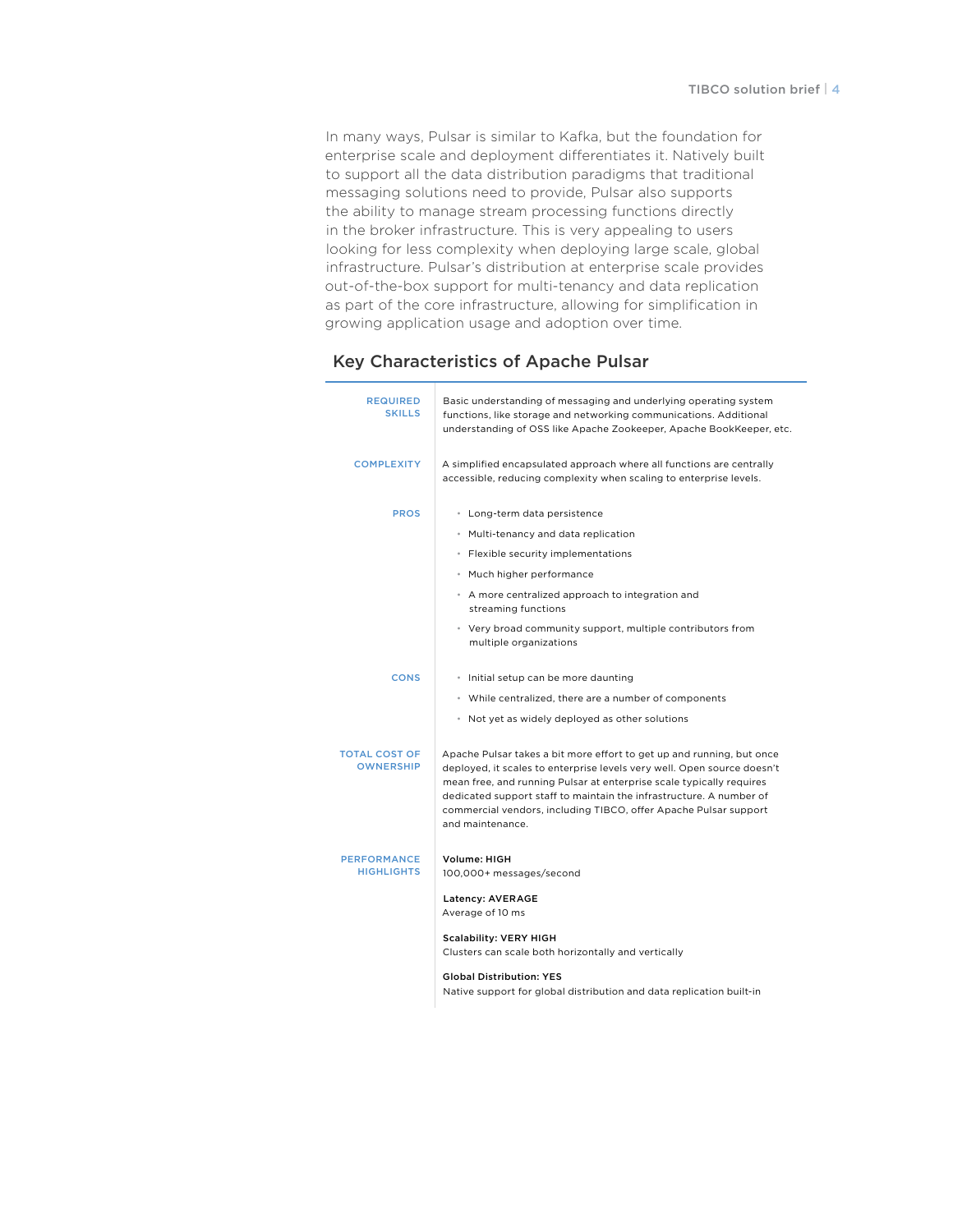# Eclipse Mosquitto (MQTT)

#### Open Source Software Solution

Like many other messaging solutions, Eclipse Mosquitto was built and designed with a specific purpose in mind. It is uniquely different in that it was built for the Internet of Things (IoT), specifically to support MQ Telemetry Transport (MQTT).

MQTT was developed as an OASIS standard with input from multiple organizations with many years of experience in messaging and data distribution. Organizations like IBM, Microsoft, TIBCO, and many others, contributed to the specification, which has become one of the standards for IoT communication. Developed to leverage MQTT exclusively, Eclipse Mosquitto provides a simple broker approach to deploy lightweight messaging suitable for internet-connected devices that usually have low power consumption and intermittent network connectivity. MQTT allows for a pub/sub, topic approach to communications for devices like phones, controls, sensors, and microprocessors.

| <b>REQUIRED</b><br><b>SKILLS</b>        | Knowledge of the MQTT protocol and specification                                                                                                                                                                                                                                                                                                                                                                                                        |
|-----------------------------------------|---------------------------------------------------------------------------------------------------------------------------------------------------------------------------------------------------------------------------------------------------------------------------------------------------------------------------------------------------------------------------------------------------------------------------------------------------------|
| <b>COMPLEXITY</b>                       | Very easy to set up and deploy. The MQTT protocol can be a little<br>complex depending on the usage requirements.                                                                                                                                                                                                                                                                                                                                       |
| <b>PROS</b>                             | • Simple setup for messaging to devices in seconds<br>• Purpose-built for IoT<br>• The protocol defines message structure, making it easy to<br>integrate with other systems                                                                                                                                                                                                                                                                            |
| <b>CONS</b>                             | • Limitations for large scale enterprise adoption<br>· Infrastructure data persistence can be a challenge<br>• Designed as a gateway communications protocol that should be<br>integrated into larger backend systems                                                                                                                                                                                                                                   |
| TOTAL COST OF<br><b>OWNERSHIP</b>       | Eclipse Mosquitto provides a simple way to provide purpose-built<br>communications to IoT devices. It is easy to deploy and maintain,<br>but like any open-source solution, cost increases from supporting<br>and maintaining the infrastructure as it scales. IoT applications have<br>the potential to grow rapidly, and supporting this rapid growth<br>requires more investment in application development and the<br>supporting infrastructure.    |
| <b>PERFORMANCE</b><br><b>HIGHLIGHTS</b> | Volume: HIGH<br>100,000+ messages/second<br>Latency: VARIABLE<br>Depends heavily on deployment architecture and network devices<br><b>Scalability: HIGH</b><br>Designed for large scale device communication, cluster scalability can<br>require additional resources<br><b>Global Distribution: NO</b><br>Built for device interconnectivity; clusters are not designed to scale for<br>global communication but to provide global aggregation of data |

#### Key Characteristics of Eclipse Mosquitto (MQTT)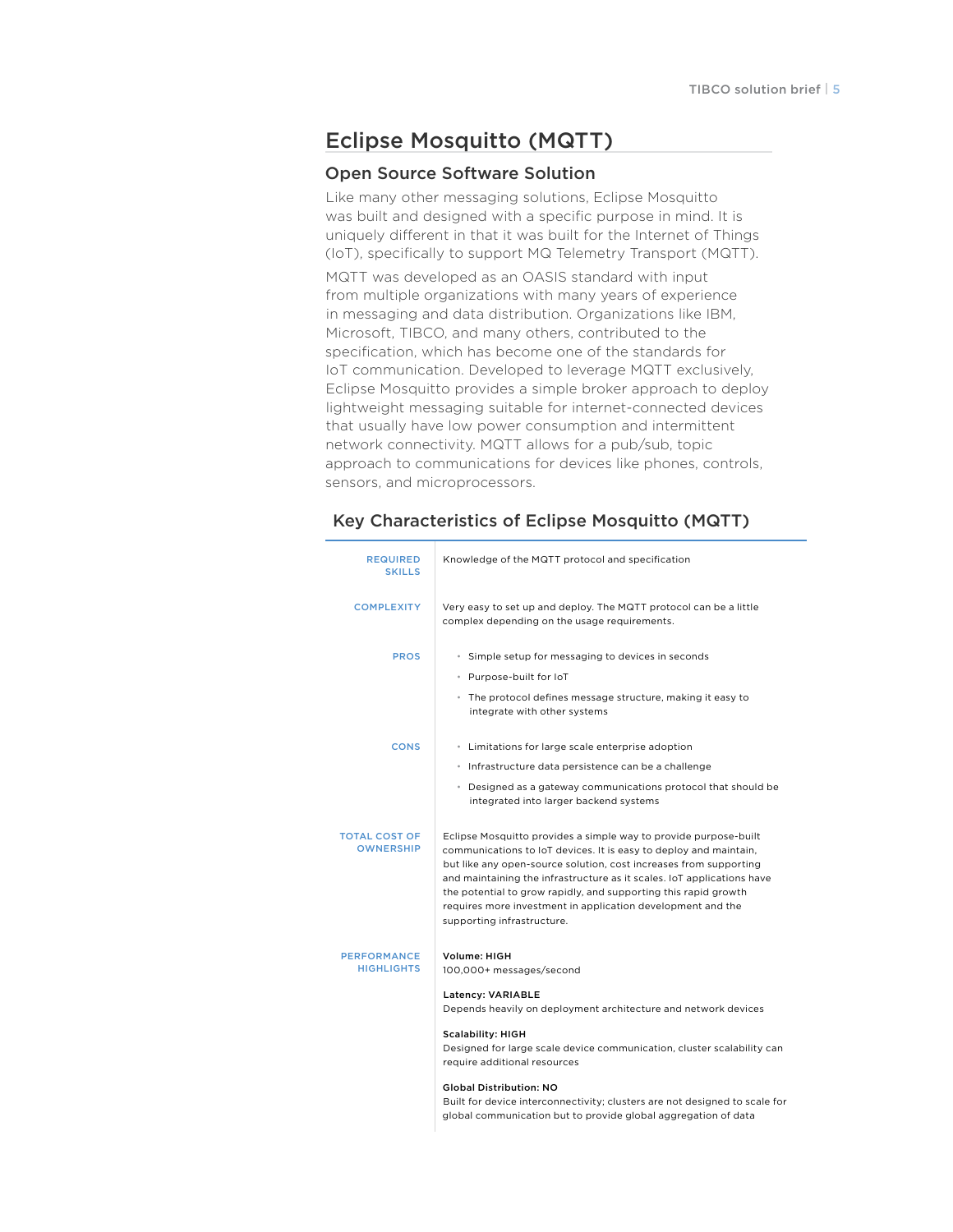## Java Message Service (JMS)

#### Open Source Software & Commercial Solutions

Developed by a large consortium of enterprise software companies and software developers with the goal of providing a vendor-neutral approach to pub/sub messaging, Java Message Service (JMS) was designed to simplify communications and application development for Java programming. The early goal was to provide a common framework and interface for sending and receiving data in a Java-centric world. In the late 1990s, JMS became the de facto standard for application communication for the Java programming language; However, the end goal of vendorneutral messaging was never fully achieved because the specification only defined the application programming interface (API) to leverage a JMS system.

The JMS specification, while by definition only applying to Java, quickly grew beyond Java because its features and functions were needed for all types of enterprise communication. It didn't define the wire protocol or many of the implementation details that the JMS infrastructure needed; therefore, it became a standardized way for applications to interact with a JMS compliant messaging system. Each implementation was unique and provided additional functionality that was not defined. This meant that switching from one JMS implementation to another was not as simple as originally imagined.

Defining the JMS specification, however, ushered in a new era where common patterns were expected to be available for enterprise-class messaging systems. Flexibility in delivery types for broadcasting data to large numbers of consumers versus more pointed delivery for applications needing queuing semantics became common features of most messaging systems. In addition, the ability to define how data persistence and distribution occurred and the agreements for when a message was processed, became common functions of messaging after the advent of JMS.

| <b>REQUIRED</b><br><b>SKILLS</b> | JMS specification knowledge is a plus                                                                                                                                                                                                                      |
|----------------------------------|------------------------------------------------------------------------------------------------------------------------------------------------------------------------------------------------------------------------------------------------------------|
| <b>COMPLEXITY</b>                | JMS systems are fairly simple to use and deploy. Since the system is<br>built on a defined specification, the operational behavior is fairly well<br>defined for most scenarios, but understanding all the pieces of the<br>specification can be daunting. |
| <b>PROS</b>                      | • Well defined due to JMS specification<br>A very broad set of delivery modes, semantics, and features<br>Purpose-built for large scale Java communications<br>۰                                                                                           |

#### Key Characteristics of Java Message Service (JMS)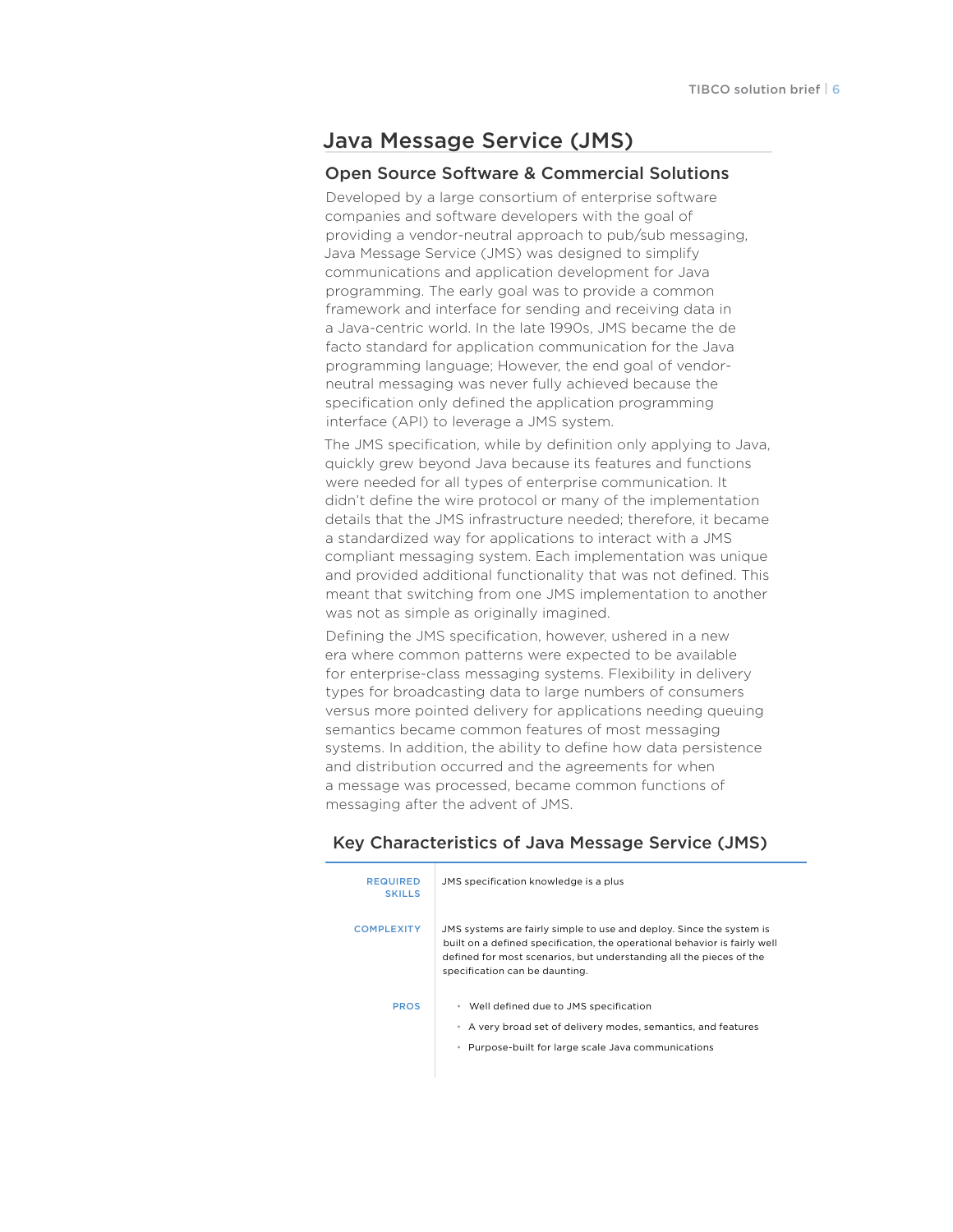| <b>CONS</b>                              | * Has grown to support many heavyweight operations<br>• Most implementations provide unique extensions that are highly<br>valuable but not interchangeable<br>• Specification requirements tend to make the protocols for data<br>exchange chatty and heavyweight                                                                                                                                                                                                                                                                                                                                                                  |
|------------------------------------------|------------------------------------------------------------------------------------------------------------------------------------------------------------------------------------------------------------------------------------------------------------------------------------------------------------------------------------------------------------------------------------------------------------------------------------------------------------------------------------------------------------------------------------------------------------------------------------------------------------------------------------|
| <b>TOTAL COST OF</b><br><b>OWNERSHIP</b> | JMS has been around for a long time, and there are both commercial<br>and open-source solutions available. Knowledge of the JMS<br>specification typically lowers application development costs as the<br>interface is well defined and well known. Scaling JMS infrastructure<br>can be challenging and at times requires large numbers of servers, and<br>most enterprise operations require JMS infrastructure to be set up for<br>disaster recovery or high availability, which adds significant complexity<br>and cost.                                                                                                       |
| <b>PERFORMANCE</b><br><b>HIGHLIGHTS</b>  | <b>Volume: MEDIUM</b><br>10,000+ messages/second<br>Latency: VARIABLE<br>Depends heavily on deployment architecture and latency of the<br>persistence engine can vary from 10s to 100s of milliseconds<br><b>Scalability: VARIABLE</b><br>Designed for large scale deployment but typically requires larger-scale<br>server infrastructure to support largely scalable environments<br><b>Global Distribution: YES</b><br>JMS is designed for large scale deployment but typically requires<br>larger-scale server infrastructure to support largely scalable<br>environments, and complex routing to support global architectures |

#### Key Characteristics of Java Message Service (JMS)

## AMQ / AMQP

#### Open Source Software & Commercial Solutions

Like JMS, Advanced Message Queuing (AMQ) and Advanced Message Queuing Protocol (AMQP) are specifications designed to provide a common framework for data exchange between applications. Unlike JMS, AMQ and AMQP define both the application programming interface (API) and the underlying network communications layer. By defining the underlying protocol, AMQP does something JMS cannot: provide a true vendor-neutral approach to message distribution.

A common messaging paradigm both at the API layer and the network protocol layer gives developers and organizations a neutral way to implement a messaging infrastructure without having to invest in multiple messaging systems. It's equivalent to the world agreeing that we are all going to speak the same language. So, no need for error-prone translations from one language to another and no more expensive time and investment in learning how other languages communicate. But what language is best for universal communications? How do we incorporate all the efficiencies and subtlety of each unique language's communication into a common universal language?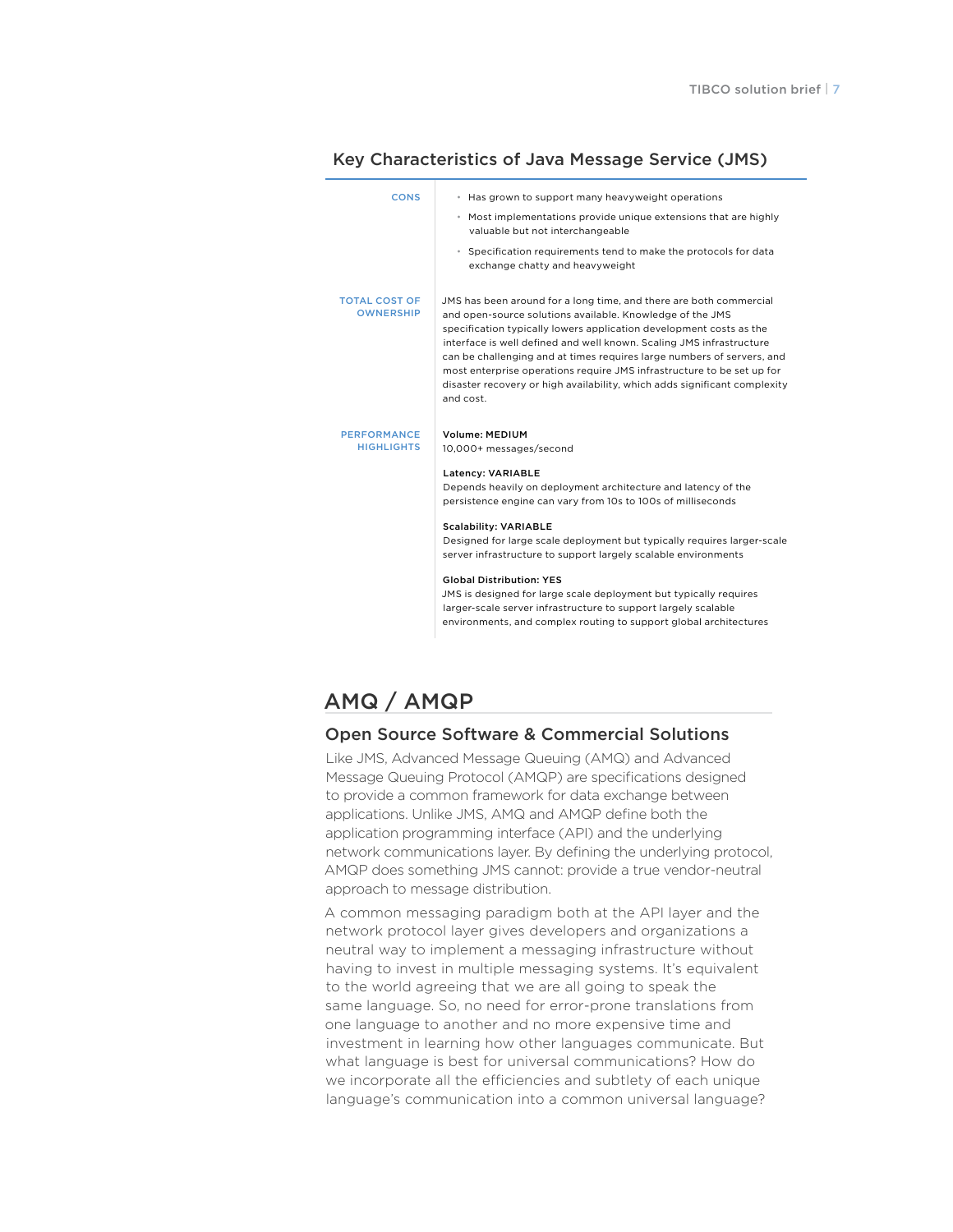Will everybody be willing to sacrifice the language they are comfortable with for one that will take a large amount of effort to learn, adapt, and master?

This is the challenge of AMQ and AMQP. In trying to be everything for everybody, many sacrifices in efficiency and functionality have to be made. For some applications, these sacrifices for universal communication definitely make sense; For others, the sacrifice is just too great.

## Key Characteristics of AMQ/AMQP

| <b>REQUIRED</b><br><b>SKILLS</b>         | AMQ and AMQP specification knowledge needed.                                                                                                                                                                                                                                                                                                                                                                                                                                                                                                                      |
|------------------------------------------|-------------------------------------------------------------------------------------------------------------------------------------------------------------------------------------------------------------------------------------------------------------------------------------------------------------------------------------------------------------------------------------------------------------------------------------------------------------------------------------------------------------------------------------------------------------------|
| <b>COMPLEXITY</b>                        | AMQ and AMQP can get highly complex quite fast. A universal<br>approach to data exchange at both the API and protocol level means<br>that the options for data distribution grow exponentially.                                                                                                                                                                                                                                                                                                                                                                   |
| <b>PROS</b>                              | • Defined to provide a universal, vendor-neutral approach to<br>message exchange                                                                                                                                                                                                                                                                                                                                                                                                                                                                                  |
|                                          | • Allows organizations the flexibility to deploy infrastructure that is<br>easily exchanged                                                                                                                                                                                                                                                                                                                                                                                                                                                                       |
|                                          | • Specification means operational behavior is very well defined                                                                                                                                                                                                                                                                                                                                                                                                                                                                                                   |
| <b>CONS</b>                              | • Specifications are very heavyweight, due to all the unique<br>universal requirements                                                                                                                                                                                                                                                                                                                                                                                                                                                                            |
|                                          | • Doesn't allow many specializations for individual application<br>requirements                                                                                                                                                                                                                                                                                                                                                                                                                                                                                   |
|                                          | • Plays to the lowest common denominator, which isn't necessarily<br>the best choice for all applications                                                                                                                                                                                                                                                                                                                                                                                                                                                         |
|                                          | • Value proposition comes from universal adoption                                                                                                                                                                                                                                                                                                                                                                                                                                                                                                                 |
|                                          | If AMQ is not used as the API, multi-language compatibility is lost                                                                                                                                                                                                                                                                                                                                                                                                                                                                                               |
|                                          | • Incompatibility                                                                                                                                                                                                                                                                                                                                                                                                                                                                                                                                                 |
| <b>TOTAL COST OF</b><br><b>OWNERSHIP</b> | AMQ and AMQP could be a great approach to provide universal<br>communications; However, to provide this there has to be an<br>organizational standard that all communications are required to use.<br>In some organizations this is possible; in many others, it is not due to<br>unique requirements. If universal adoption is possible, the TCO is low. If<br>not, the TCO grows significantly as AMQ/AMQP becomes an integration<br>protocol that is fairly heavyweight and needs support and maintenance<br>to provide a common point of message integration. |
| <b>PERFORMANCE</b><br><b>HIGHLIGHTS</b>  | Volume: MEDIUM / LOW<br>Average 1,000+ to 10,000+ messages/second                                                                                                                                                                                                                                                                                                                                                                                                                                                                                                 |
|                                          | Latency: AVERAGE<br>Average of 10 ms                                                                                                                                                                                                                                                                                                                                                                                                                                                                                                                              |
|                                          | <b>Scalability: VARIABLE</b><br>Similar to JMS, AMQP is designed for large scale deployment but<br>typically requires larger-scale server infrastructure to support largely<br>scalable environments.                                                                                                                                                                                                                                                                                                                                                             |
|                                          | <b>Global Distribution: YES</b><br>Similar to JMS, AMQP is designed for large scale deployment but<br>typically requires larger-scale server infrastructure to support<br>largely scalable environments and complex routing to support                                                                                                                                                                                                                                                                                                                            |

global architectures.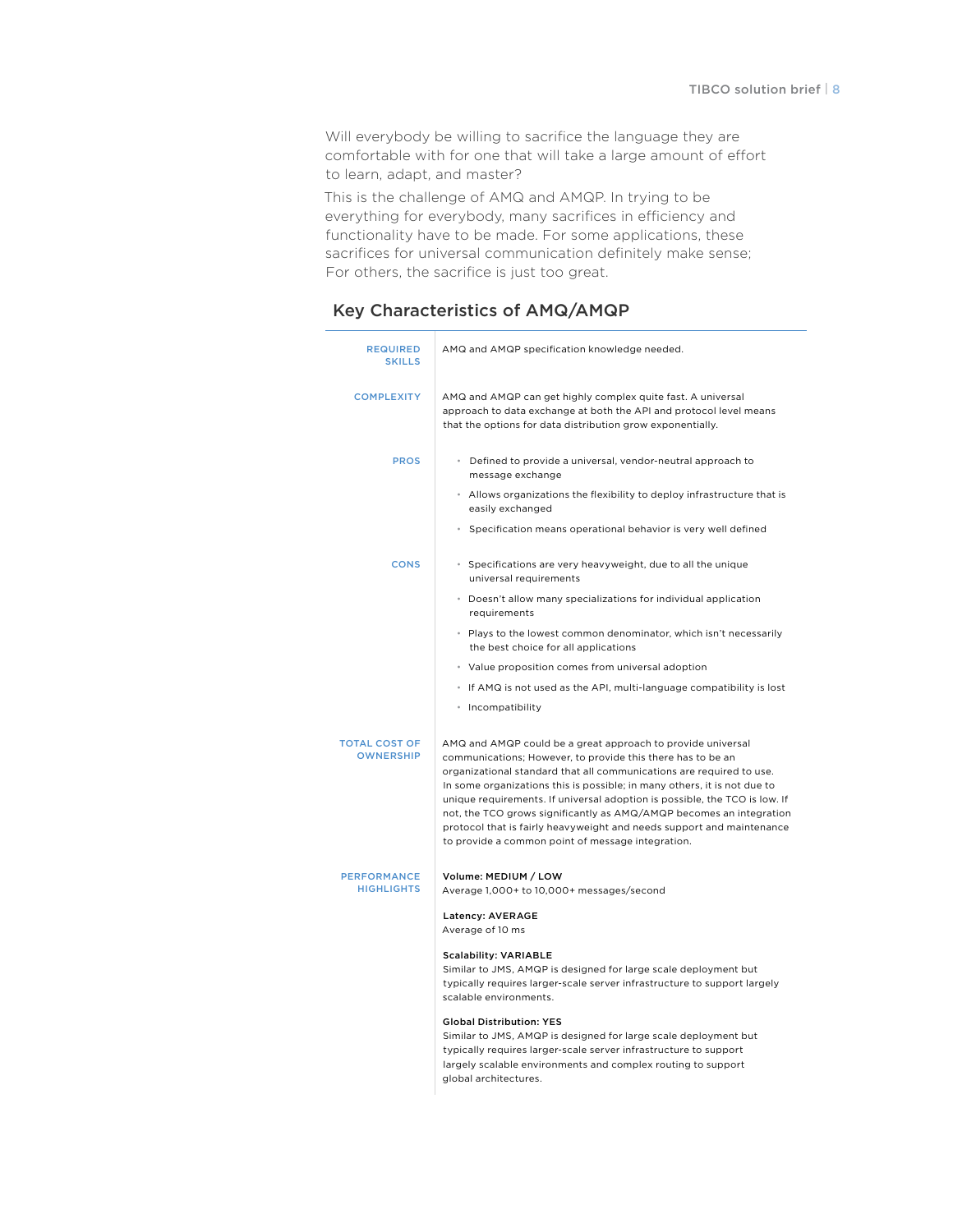# High Volume / Low Latency

#### Open Source Software & Commercial Solutions

One of the benefits of standardization is that everything becomes a level playing field. And for some companies, leveling the playing field would eliminate their competitive advantage. Organizations in industries like financial services increase profitability and productivity using applications that make decisions faster, process events faster, or distribute more market data faster than others.

This is where the specialization of high volume / low latency messaging has its appeal. Thirty years ago, market data distribution for electronic trading was limited in scope, and the technology at the time was limited in scale. The highperformance network infrastructure was lucky to be capable of 10 megabits a second, and low latency was described in seconds. Today, network performance has increased by four orders of magnitude, and 10 gigabit networks and real-time or near real-time application responsiveness are commonplace. Data distribution has to be less than 50 microseconds, and some applications require nanosecond response.

Today, many of the features and functions of high volume / low latency messaging have been incorporated into more traditional enterprise messaging offerings. For example, open-source solutions like Apache Kafka and Apache Pulsar describe themselves as high volume / low latency. Purpose-built commercial solutions like IBM LLM, TIBCO FTL software, and Informatica/29west LBM all went to war in the early 2000s with a low-latency race to zero with many of them now providing broad enterprise functionality built on their high volume / low latency heritage.

The biggest key to leveraging messaging for high volume / low latency functionality is defining what high volume and low latency means to your enterprise. One organization's low latency is another's high latency. So knowing what can be done with a given solution, and how far that solution can scale to meet the demands of extreme data volumes, is key.

## Key Characteristics of High Volume / Low Latency

| <b>REQUIRED</b><br><b>SKILLS</b> | Typically for extremely low latency and high volume, extreme tuning<br>of the underlying operating systems, networks, and applications is<br>required. Knowledge in threading, kernel tuning, and network tuning is<br>a plus.                                                                                                                                                                                                                   |
|----------------------------------|--------------------------------------------------------------------------------------------------------------------------------------------------------------------------------------------------------------------------------------------------------------------------------------------------------------------------------------------------------------------------------------------------------------------------------------------------|
| <b>COMPLEXITY</b>                | To achieve highest performance, the solutions can get fairly complex<br>in what can be optimized and what tradeoffs need to be made. Most<br>solutions do not require using the more complex layers unless application<br>requirements demand that level of performance. Typically solutions built<br>for high volume/low latency are fairly easy to use in basic operations and<br>can be tuned to meet high demands with increased complexity. |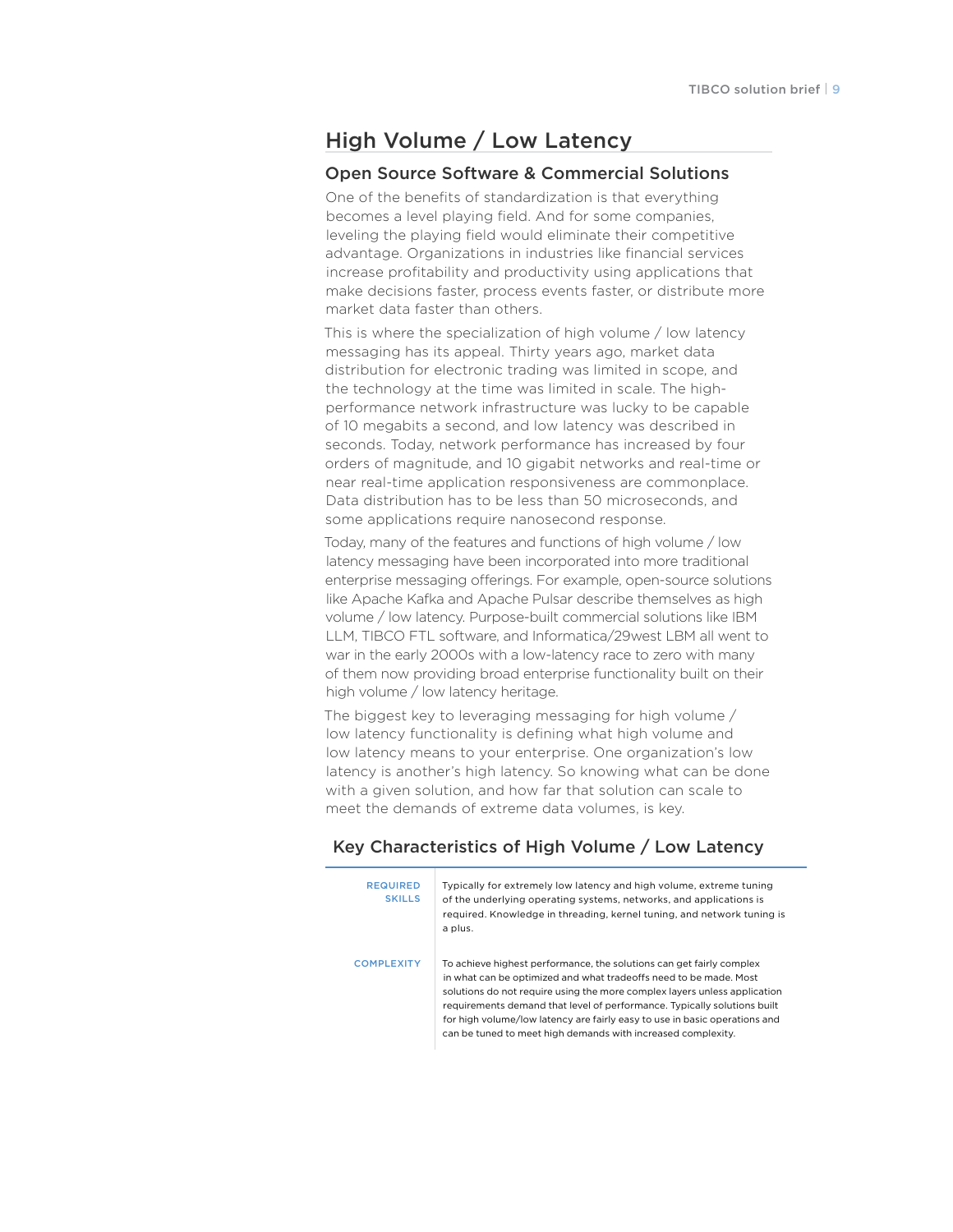| <b>PROS</b>                              | • Built for some of the most demanding requirements and<br>performance                                                                                                                                                                                                                                                                                                                                                                                                                                                                    |
|------------------------------------------|-------------------------------------------------------------------------------------------------------------------------------------------------------------------------------------------------------------------------------------------------------------------------------------------------------------------------------------------------------------------------------------------------------------------------------------------------------------------------------------------------------------------------------------------|
|                                          | • Handles workloads for all or most all application types                                                                                                                                                                                                                                                                                                                                                                                                                                                                                 |
|                                          | • Designed to scale as infrastructure grows                                                                                                                                                                                                                                                                                                                                                                                                                                                                                               |
|                                          | · Typically can use a peer-peer communication paradigm, removing<br>network hops                                                                                                                                                                                                                                                                                                                                                                                                                                                          |
| <b>CONS</b>                              | • Defining the needed level of performance can be challenging                                                                                                                                                                                                                                                                                                                                                                                                                                                                             |
|                                          | • Some solutions lack enterprise features needed for enterprise-<br>wide deployment                                                                                                                                                                                                                                                                                                                                                                                                                                                       |
|                                          | • Complexity can increase quickly as demands for<br>performance increase                                                                                                                                                                                                                                                                                                                                                                                                                                                                  |
|                                          | • Requires well-architected publishing and subscribing applications<br>to keep up with and leverage the advantages                                                                                                                                                                                                                                                                                                                                                                                                                        |
| <b>TOTAL COST OF</b><br><b>OWNERSHIP</b> | These high volume / low latency solutions typically perform very well<br>for the task at hand. As demands on performance increase, complexity<br>typically does as well, meaning more investment needs to be made in<br>deploying, optimizing, and maintaining the infrastructure. Leveraging<br>low latency / high volume messaging as the nervous system for<br>enterprise communication provides a high ceiling with regards to<br>growth, but choosing the right solution that can meet all requirements<br>can take time and effort. |
| <b>PERFORMANCE</b><br><b>HIGHLIGHTS</b>  | <b>Volume: Extremely HIGH</b><br>Average 1,000,000+ messages/second                                                                                                                                                                                                                                                                                                                                                                                                                                                                       |
|                                          | Latency: Extremely LOW<br>Average 50 microseconds                                                                                                                                                                                                                                                                                                                                                                                                                                                                                         |
|                                          | <b>Scalability: HIGH</b><br>Designed to scale both infrastructure and client applications to process<br>and distribute large volumes of data with extremely low latency                                                                                                                                                                                                                                                                                                                                                                   |
|                                          | <b>Global Distribution: YES</b><br>Many solutions provide global distribution but require careful<br>architecture deployment to maintain performance, typically<br>architectural guidelines are provided to deploy these solutions in a<br>globally accessible way, with trade-offs                                                                                                                                                                                                                                                       |
|                                          |                                                                                                                                                                                                                                                                                                                                                                                                                                                                                                                                           |

## Key Characteristics of High Volume / Low Latency

# Websockets / Mobile Messaging

#### Open Source Software & Commercial Solutions

One of the first areas that traditional enterprise messaging needed to extend into was for supporting web and mobile communications. Arguably, this requirement was a precursor to cloud messaging and IoT because mobile devices required a lightweight approach to data delivery and needed variable infrastructure. With the advent of WebSockets and HTML5, a new approach to data delivery for web and mobile devices became available that allowed for a natural extension of enterprise messaging features to web and mobile.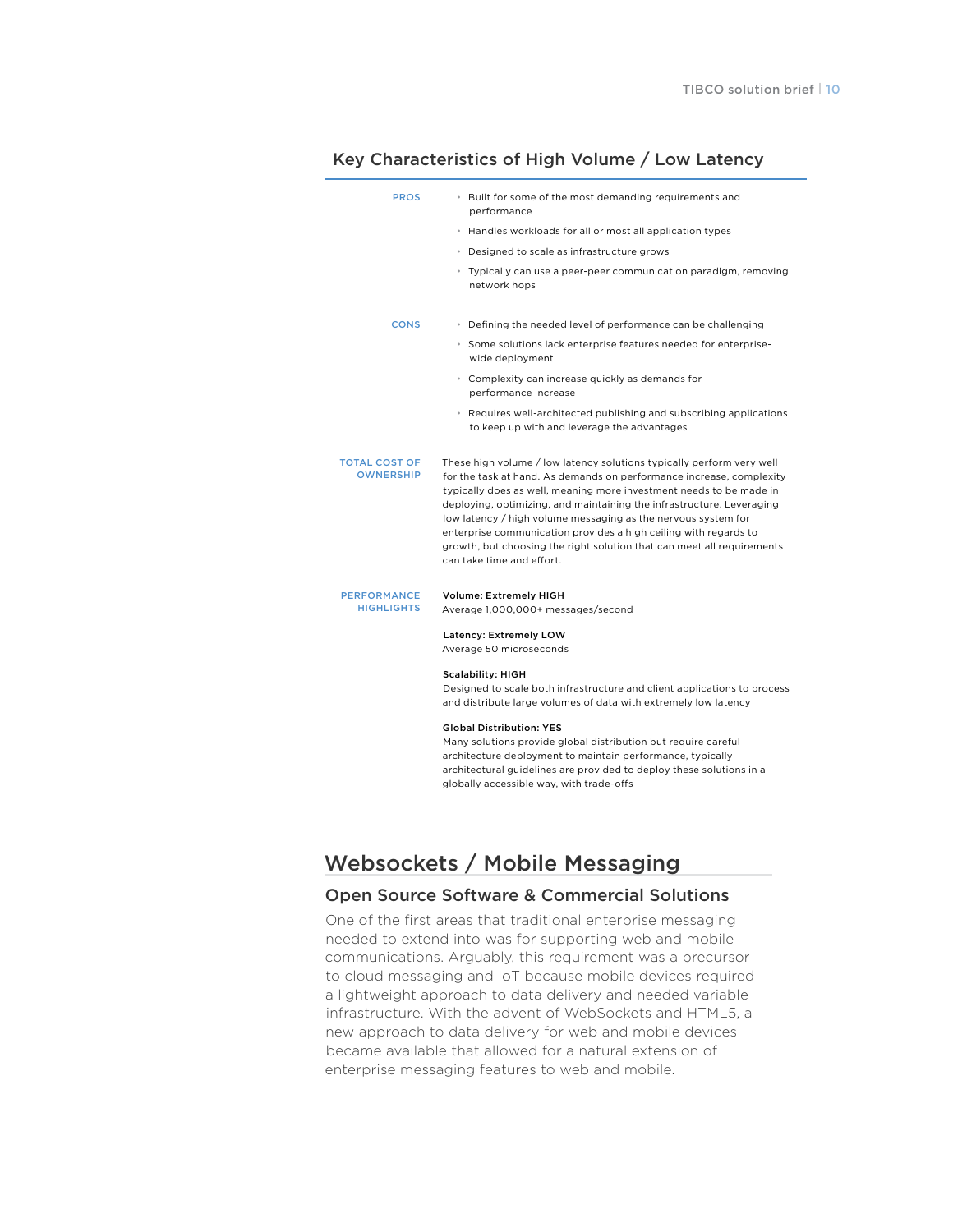Websockets offered a simplified approach to providing bidirectional communications for web and mobile applications, but like standard sockets, a publish/subscribe abstraction layer became very appealing with its much simpler approach to communicating and scaling web and mobile applications.

The biggest value WebSockets and mobile messaging brings is messaging-based communication native to the devices that need to use it. For web-based applications, messaging is extended as native WebSockets in Javascript or node.js models. For mobile devices, WebSockets and mobile messaging extend to the native interfaces for those devices, Android Java for Android devices, and iOS C and Swift for Apple devices. Flexible communications natively supported by the consumption medium provides native support for push notifications. Enterprise functionality allows enterprise organizations to integrate and extend existing architectures to mobile communication and integration.

#### Key Characteristics of Websockets / Mobile **Messaging**

| <b>REQUIRED</b><br><b>SKILLS</b>         | Websockets / mobile messaging solutions tend to be fairly easy to<br>stand up and use. The interfaces tend to be natively defined for web<br>applications and mobile devices, meaning that the normal skill sets for<br>developing applications on these types of interfaces apply.                                                                                                                                                                                  |
|------------------------------------------|----------------------------------------------------------------------------------------------------------------------------------------------------------------------------------------------------------------------------------------------------------------------------------------------------------------------------------------------------------------------------------------------------------------------------------------------------------------------|
| <b>COMPLEXITY</b>                        | The overall complexity of Websockets / Mobile Messaging tends to be<br>low. It is designed to be very easy to setup, deploy, and service. Typically,<br>complexity comes in handling the large number of connections that these<br>types of applications require.                                                                                                                                                                                                    |
| <b>PROS</b>                              | • Lightweight and easy to use                                                                                                                                                                                                                                                                                                                                                                                                                                        |
|                                          | • Typically provides native device application development bringing<br>messaging to the device seamlessly                                                                                                                                                                                                                                                                                                                                                            |
|                                          | * Simplifies communications between front-end and back-end<br>systems leveraging native bi-directional communication to web<br>and mobile devices                                                                                                                                                                                                                                                                                                                    |
| <b>CONS</b>                              | * Typically not as robust in the enterprise message feature set that<br>may be needed for some types of applications                                                                                                                                                                                                                                                                                                                                                 |
|                                          | • Communications protocols can be heavier weight due to<br>connection management and network connectivity requirements                                                                                                                                                                                                                                                                                                                                               |
|                                          | · Failure operations need to be considered in highly mobile<br>environments and when devices and not reachable long term                                                                                                                                                                                                                                                                                                                                             |
| <b>TOTAL COST OF</b><br><b>OWNERSHIP</b> | Typically Websockets / Mobile Messaging solutions are designed to<br>provide simplified communication for web and mobile devices and<br>integrate with large scale enterprise solutions. This means that if the<br>only requirement is to provide messaging to these types of applications,<br>the cost of ownership is relatively low, however like most systems<br>these solutions need to tie into an enterprise backbone that requires<br>additional components. |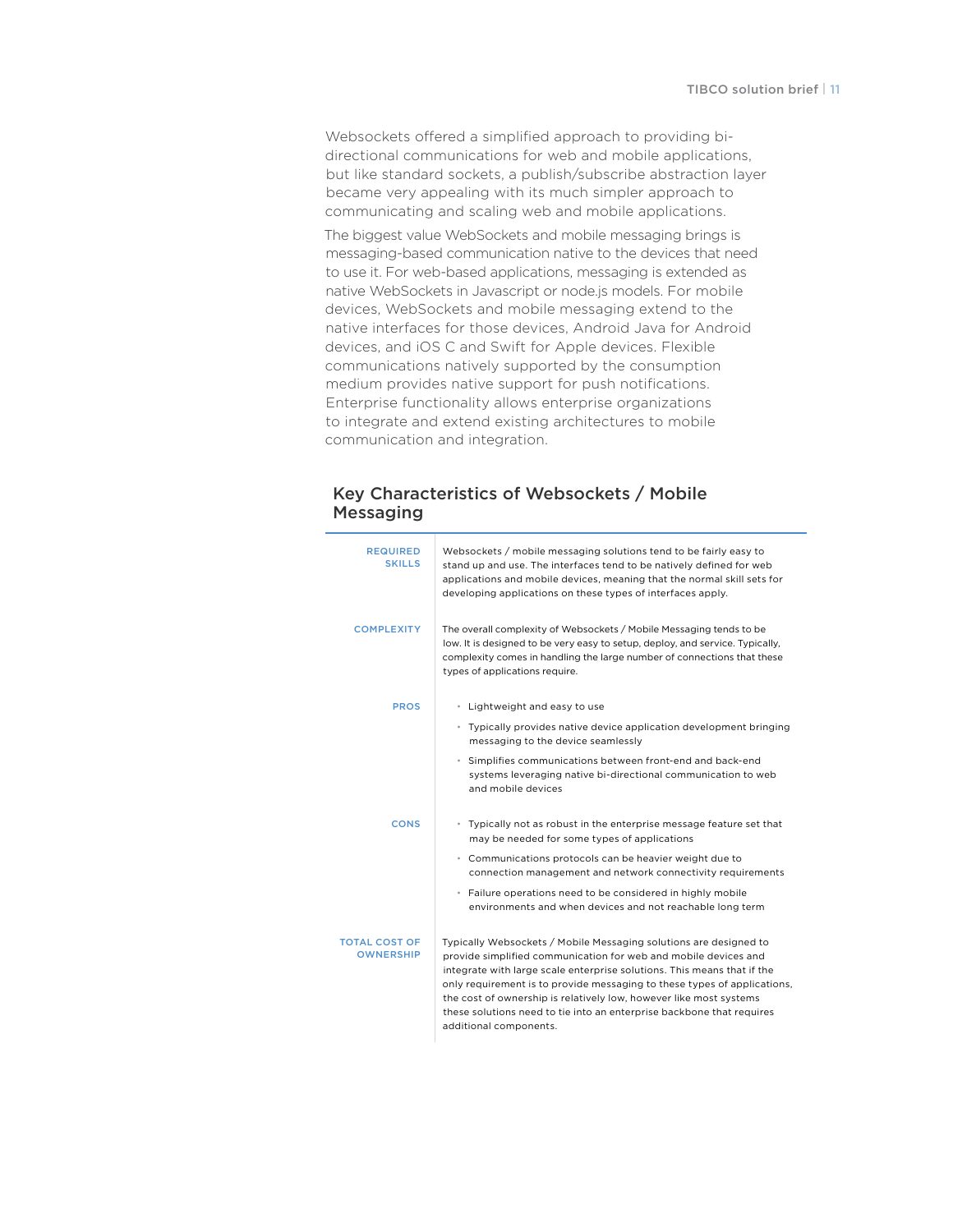#### Key Characteristics of Websockets / Mobile Messaging

**PERFORMANCE HIGHLIGHTS** Volume: MEDIUM to HIGH Depends on the deployment model data structures used Latency: HIGH Latency can be very high depending on the networks and systems used Scalability: HIGH Typically provides high connection scalability but can require many nodes/servers to do it Global Distribution: MEDIUM Most solutions are designed to provide internet based communications, but the deployment of these solutions can limit global reach and availability

# Cloud Messaging

## Commercial Solutions, Some Built on Open Source

Cloud messaging offerings are the newest offerings. With the rapid growth of cloud services, many organizations are looking to leverage the cloud not only for hosting application infrastructure, but for communications infrastructure as well. Because of this, many cloud providers offer simple communications protocols for application development and integration. In addition, many traditional messaging approaches are now available as either hosted services or deployable as containers into cloud environments.

The challenge is that there are so many options depending on the cloud service and the application requirements. Another question is the level of integration needed with existing onpremises systems, and whether multi-cloud support is needed. Moving a communications nervous system from on-premises to cloud/multi-cloud can expose a lot of components that may or may not be suited for the Cloud.

Where cloud messaging solutions tend to really stand out is in new application development. As cloud-native services are being built and deployed, a cloud-native communications infrastructure purpose-built for these applications makes communication simple. Cloud messaging initially provides a very fast and easy approach to enabling communication for cloud-based applications.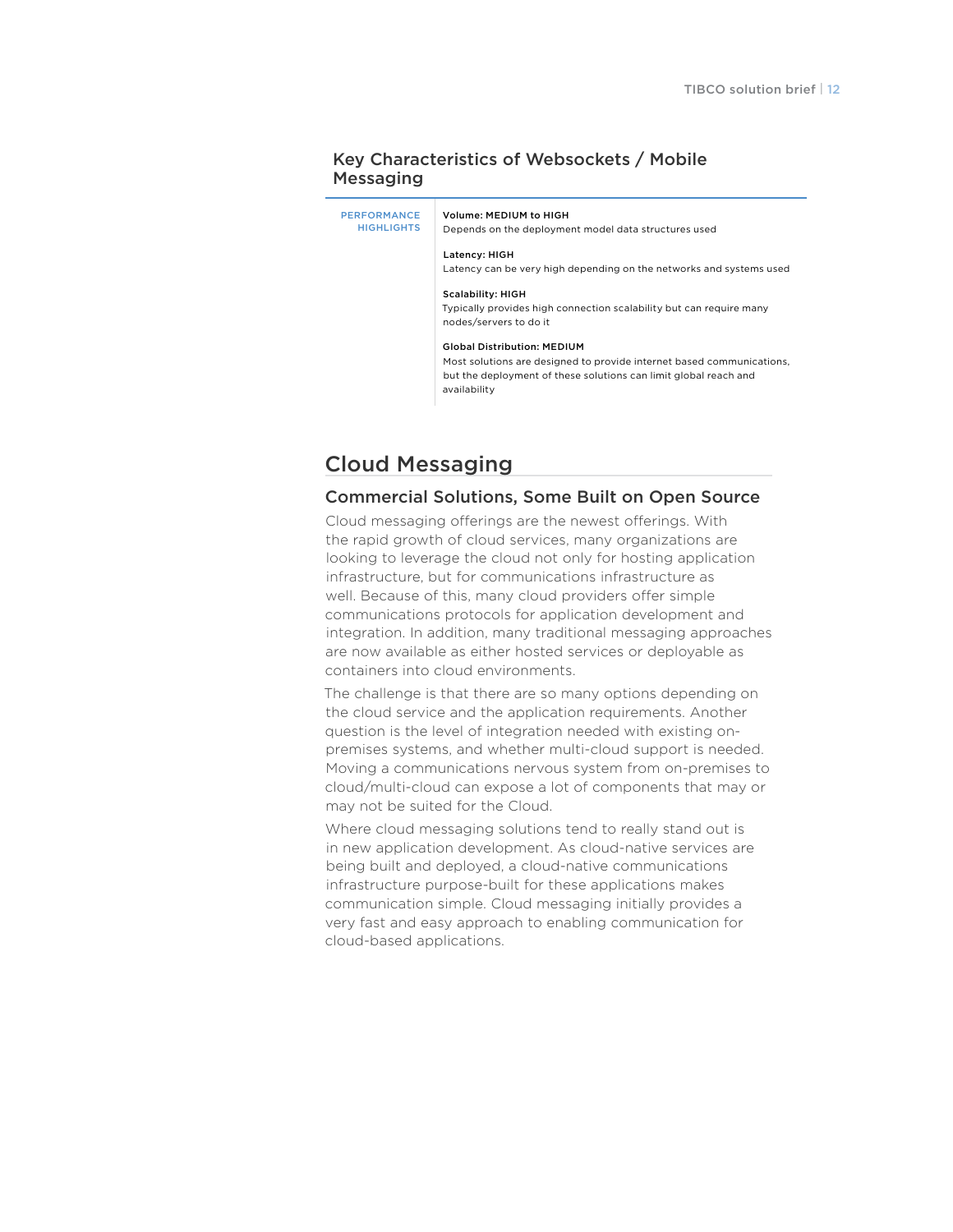| <b>REQUIRED</b><br><b>SKILLS</b>         | Managed services require very little skill to get up and running.<br>Deploying cloud solutions in non-managed environments typically<br>requires basic knowledge of cloud deployment options and<br>containerization models like Kubernetes.                                                                                                                    |
|------------------------------------------|-----------------------------------------------------------------------------------------------------------------------------------------------------------------------------------------------------------------------------------------------------------------------------------------------------------------------------------------------------------------|
| <b>COMPLEXITY</b>                        | Cloud messaging offerings tend to be fairly easy to use. When more<br>complex operations are needed, cloud deployment of enterprise solutions<br>can be used.                                                                                                                                                                                                   |
| <b>PROS</b>                              | · Built for cloud-native communications                                                                                                                                                                                                                                                                                                                         |
|                                          | • Easy to use, deploy, and maintain                                                                                                                                                                                                                                                                                                                             |
|                                          | • Managed services are readily available                                                                                                                                                                                                                                                                                                                        |
|                                          | • Managed services require no additional infrastructure                                                                                                                                                                                                                                                                                                         |
| <b>CONS</b>                              | * Many solutions do not provide the wide breadth of features that<br>traditional enterprise messaging solutions provide, like data<br>recovery and persistence                                                                                                                                                                                                  |
|                                          | • Multi-cloud deployment requires a neutral approach that allows<br>for deployment into any vendor's cloud                                                                                                                                                                                                                                                      |
|                                          | • On-premises integration can be challenging, depending on which<br>cloud messaging offering you choose, especially if an on-premises<br>messaging solution is already deployed                                                                                                                                                                                 |
|                                          | • The latency of transmission can become challenging depending on<br>the location of service deployment                                                                                                                                                                                                                                                         |
| <b>TOTAL COST OF</b><br><b>OWNERSHIP</b> | Cloud messaging is a very low-cost way to provide native messaging<br>support without the overhead of deploying infrastructure to support<br>communications channels. Leveraging cloud messaging typically is a<br>great, low-cost approach for new application development or when you<br>need to extend the reach of applications to internet-based services. |
| <b>PERFORMANCE</b><br><b>HIGHLIGHTS</b>  | <b>Volume: HIGHLY VARIABLE</b><br>Depends heavily on the deployment architecture and location<br>of services                                                                                                                                                                                                                                                    |
|                                          | Latency: HIGHLY VARIABLE<br>Depends heavily on the deployment architecture and location<br>of services                                                                                                                                                                                                                                                          |
|                                          | <b>Scalability: HIGH</b><br>Designed to be highly scalable on demand                                                                                                                                                                                                                                                                                            |
|                                          | <b>Global Distribution: HIGH</b><br>By design, cloud messaging is globally accessible and typically<br>globally distributed                                                                                                                                                                                                                                     |

## Key Characteristics of Cloud Messaging